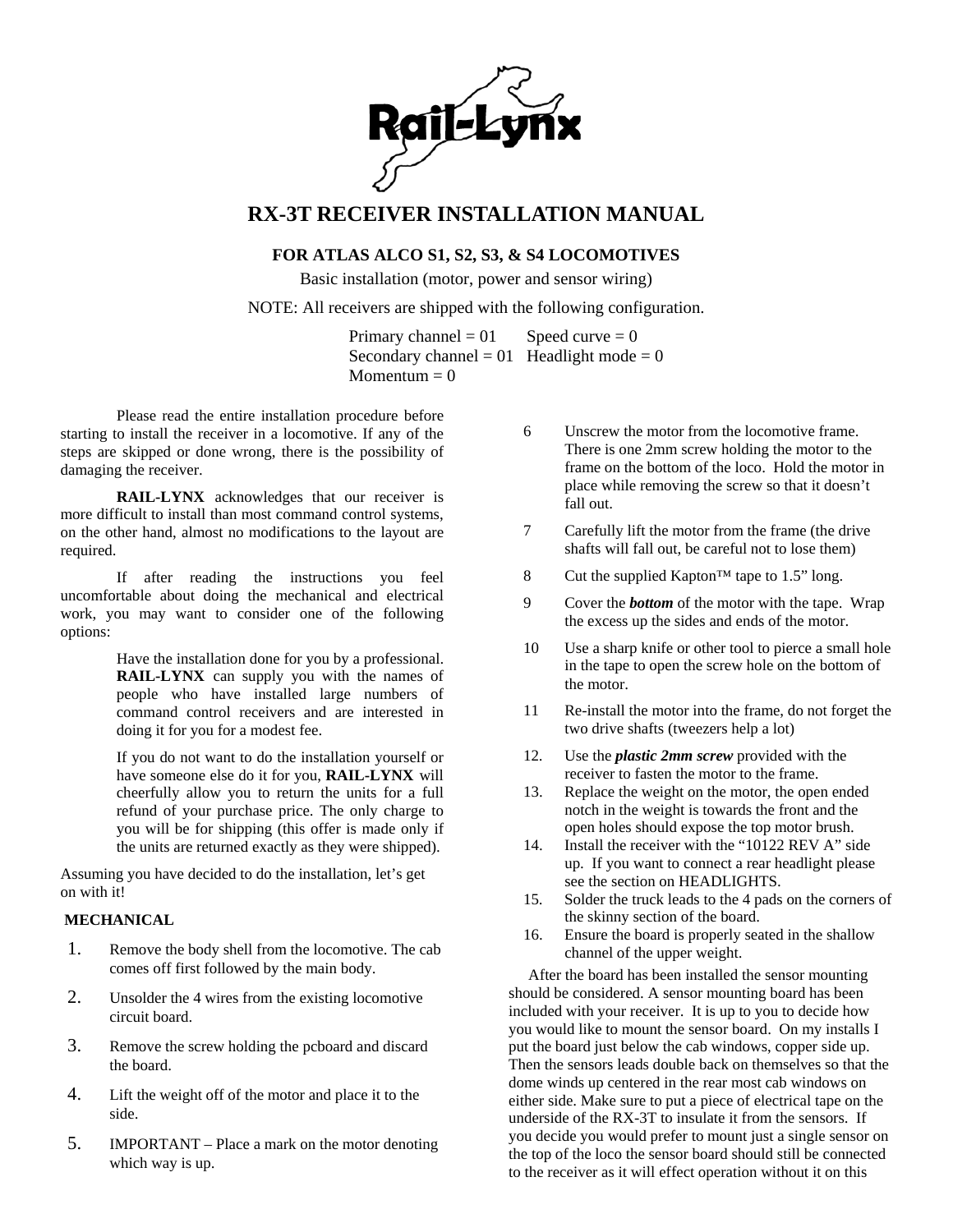particular receiver as the capacitor is mounted to the sensor board.

#### ELECTRICAL

The sensors must be placed in the sensor board correctly to work. If the sensor comes out the side with the copper, the dome (before bending) would be facing the center of the board. If the sensor comes out the side without copper, the dome would be facing to the outside. The sensor board was designed to give a lot of flexibility and not to be a perfect mounting position. Please feel free to adjust the leads as necessary to make the sensor dome be where you need it. Remember to strain relieve the sensor leads with pliers if you are bending the leads close to the body of the device.

There are three wires that have to be connected to the sensor board from the receiver.

- 1. White: IR signal
- 2. Black: signal ground
- 3. Green: sensor power (+5V)

The holes are marked with a W, B, and G. The marking is to the right of the hole, on some it is a little ambiguous but if you remember the marking is to the right you will be OK.

Make sure there are no pinched wires between the receiver and the frame or between the receiver and the connector pins..

To test the receiver, place the loco on a piece of test track. Connect the power supply or power pack to the track with a 10 ohm 5W resistor (please ask if you need 1) connected in series with one of the leads (see Fig. 2). This resistor will most likely (but not positively) protect the receiver from a wiring error. Connect a multimeter set to read voltage, as shown in the figure.

Slowly advance the speed control on the power pack and observe the voltage reading on the meter. If the meter reads backwards, reverse the meter leads. Continue to increase the voltage until 12 volts is reached. If as the speed control is increased, the voltage does not read anything, or reads very little, most likely a short or miswire has occurred. Also a finger placed on the resistor can detect any temperature rise. The resistor will get hot if any thing is wrong! If the voltage does not increase and/or the resistor gets hot, quickly remove the power. After removing power recheck the wiring. Normally the resistor will prevent any damage to the receiver if something is wrong with the installation.

During this time the loco should not move, but sit patiently, waiting for a command from the hand-held transmitter. If it starts to move there is probably a miswire. Turn off the power and recheck the wiring.

If everything seems OK, turn on the RAIL-LYNX transmitter by flipping the toggle switch "up" to the on position. Set the top channel switch to "0" and the lower channel switch to "1". This selects channel 01, which is the primary channel that all receivers are initially loaded with before shipment. Move the "FORWARD" switch to the right (HL), point the transmitter toward the loco, depress the right hand DIRECTION button and rotate the speed knob to about the eight or nine o'clock position.

The loco should begin to move or at lease make a buzzing sound. If the loco just buzzes, increase the speed knob until it starts to move. To stop the loco depress the "STOP" button. After stopping the loco depress the left hand DIRECTION button. The loco should move in the opposite direction. If the loco behaves correctly the wiring is correct. Note: The loco will run slower then normal while on the test track.

On the first installation it may be desirable to make all connections temporary and operate the loco without the shell to confirm that the wiring is correct and understood. Please be very careful to make sure that none of the wiring or sensor leads touch the loco frame or the track as severe damage can result.

That's all there is to it.. that wasn't all that bad, was it?

## **ADVANCED FEATURES AND INSTALLATION**

## **SPEED CURVE**

There are five speed curves stored in the receiver. Curves 0-3 are stored in program memory and cannot be changed. Curve 4 is stored in data memory and can be customer designed and loaded using SPEED-LYNX and any computer capable of running DOS.

The speed curve determines the speed of the loco vs the position of the speed knob.

Speed curve 0 is a linear straight line from 0 to 100% of track voltage.

Speed curve 1 is a linear straight line from 0 to 75% of track voltage.

Speed curve 2 is a linear straight line from 0 to 50% of track voltage.

Speed curve 3 is a linear straight line from 0 to 37% of track voltage

Speed curve 4 is a CUSTOM SPEED CURVE.

As shipped the receiver does not have a speed curve 4, it should not be selected.

If can be changed using the SPEED-LYNX software running under DOS, and either the loader module, or any repeater. Any of the 126 speed values may be assigned to any of the 32 knob positions to produce any type of curve desired. See the SPEED-LYNX manual.